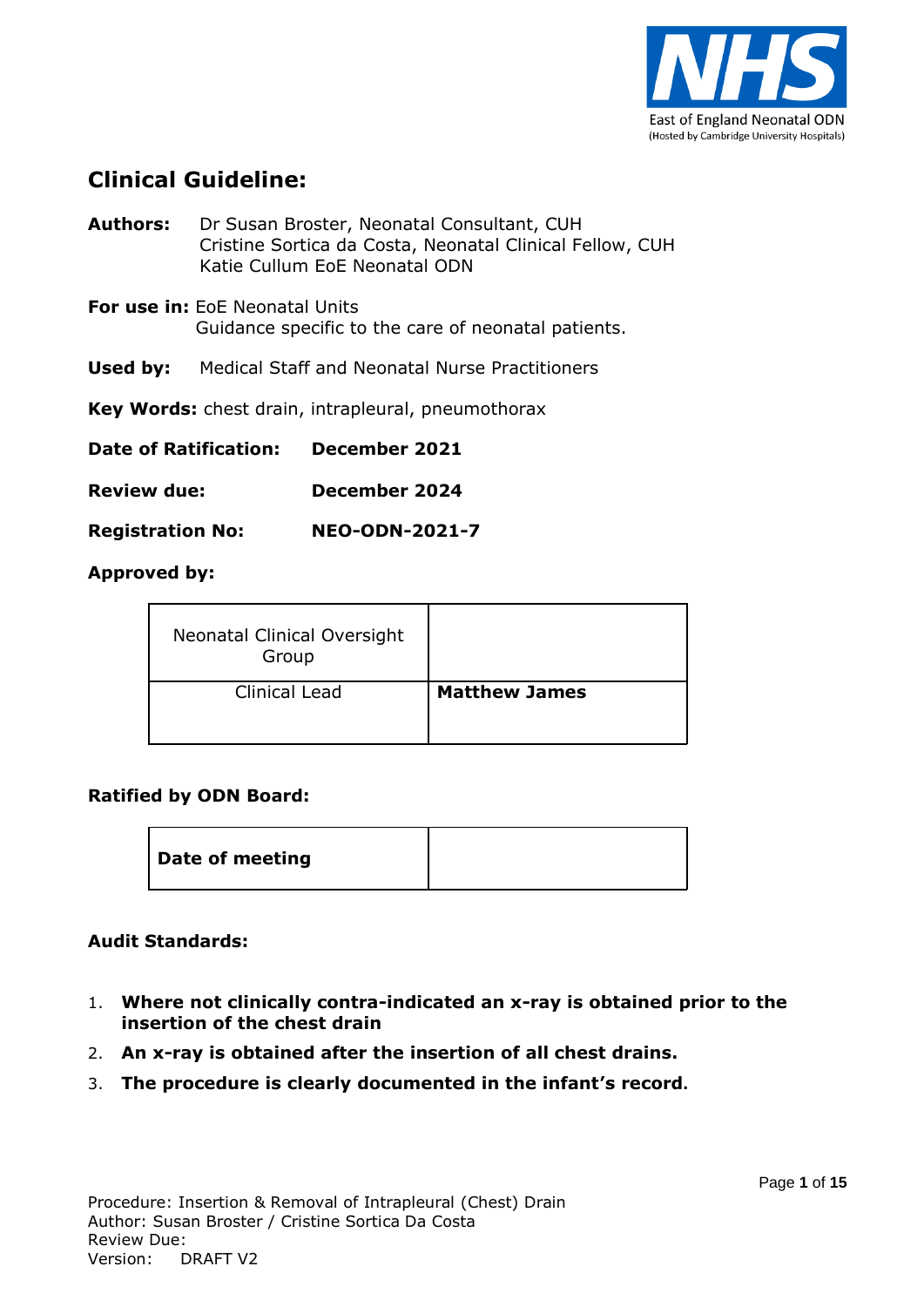

# **Insertion of an Intrapleural (Chest) Drain**

## **1. Aim**

To insert a chest drain using the Seldinger technique into the pleural space in a safe  $m$ anner $1$ 

# **2. Undertaken by<sup>1</sup>**

Medical staff trained and competent in the procedure Advanced Neonatal Nurse Practitioners (ANNPs) trained and competent in the procedure

# **3. Indications<sup>2</sup>**

*Drainage of pneumothorax:*

- Tension
- Bronchopleural fistula

*Pneumothorax should be suspected with:*

- Sudden deterioration with oxygen desaturation/increased oxygen requirement/agitation
- Increase in respiratory distress and/or diminished chest movement
- Circulatory compromise (indicates mediastinal shift/compression)
- Hypoxia, respiratory and/or metabolic acidosis on blood gas

#### **Drainage and/or diagnosis of a large pleural fluid collection**

- Postoperative haemothorax
- Empyema
- Chylothorax

# **4. Equipment**

Chest-drain trolley which contains the following equipment: Sterile dressing pack Sterile gloves Sterile gown Skin cleaning product according to local policy Sterile water (cleaning the skin) Scalpel with a straight blade Seldinger type chest drain of the appropriate size (8.5F, 6.0F) Under water drainage set **Steristrips** 

Procedure: Insertion & Removal of Intrapleural (Chest) Drain Author: Susan Broster / Cristine Sortica Da Costa Review Due: Version: DRAFT V2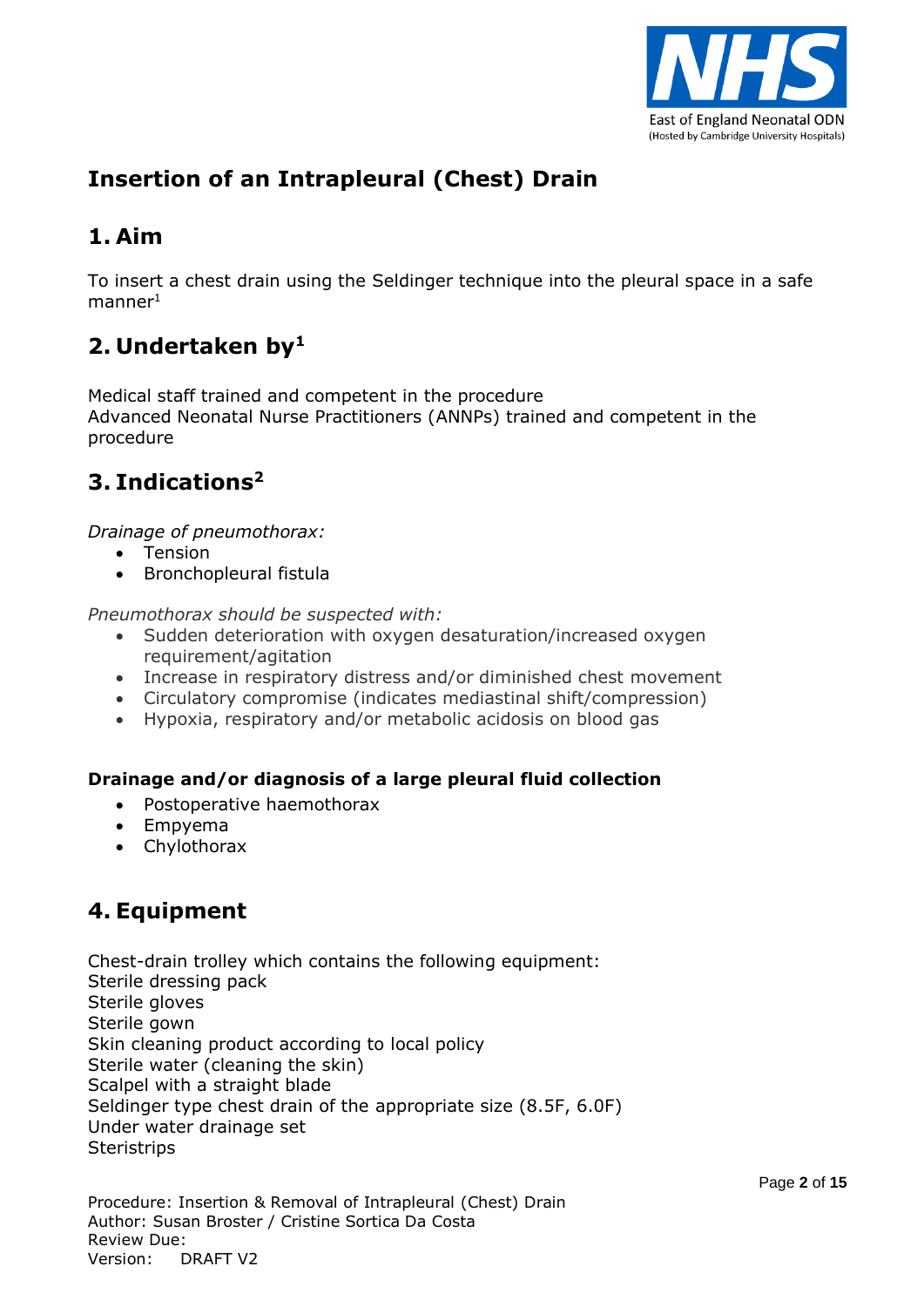

Clear dressing Low-pressure suction from Robert's pump (or flutter valve if indicated) Sterile water for chest drain bottle Lidocaine 1% 2ml syringe 5ml syringe 10ml syringe 25G needle (orange) 3 way tap x 2

# **5. Chest X-ray**

Where possible an x-ray should be obtained before any drain is inserted to confirm the underlying diagnosis. It is also important to ensure that the left and right radio-opaque side markers have been included in the film to avoid any potential confusion<sup>3</sup>.

The chest can be transilluminated with a 'cold light' to diagnose a pneumothorax, but in the very preterm infant the whole of the thorax may light up and be suggestive of pneumothorax, and likewise in a more mature infant the chest may not transilluminate at all therefore chest x-ray is optimal.

However in the event of sudden deterioration, where signs of pneumothorax are evident and confirmed on transillumination of the chest wall, it may be necessary to insert the drain prior to obtaining the x-ray.

Routinely inserting a needle into the chest with a butterfly or cannula may reduce the need for chest drain insertion but there is insufficient evidence to establish the efficacy and safety of needle aspiration therefore it is not advocated but is recognised as necessary in certain instances where an infant is unstable with a pneumothorax<sup>18</sup>.

### **6. Procedure**

- 1. Collect the equipment and clean the trolley and dry
- 2. Wash hands and dry thoroughly.
- 3. Open the dressing pack and place all necessary equipment on the sterile field ready for use.
- 4. The chest drain pack should contain a needle, guide wire, dilator and pigtail catheter

5. Position the infant in a supine position with the arm of the affected side at a  $90^{\circ}$ angle or elevate the arm above the head. The affected side should be elevated off the bed by placing a towel under the baby's back. This will allow the air to rise to the point of insertion and encourages correct anterior placement<sup>4</sup>.

6.Move any electrodes in the area where the drain is to be inserted to an alternate monitoring site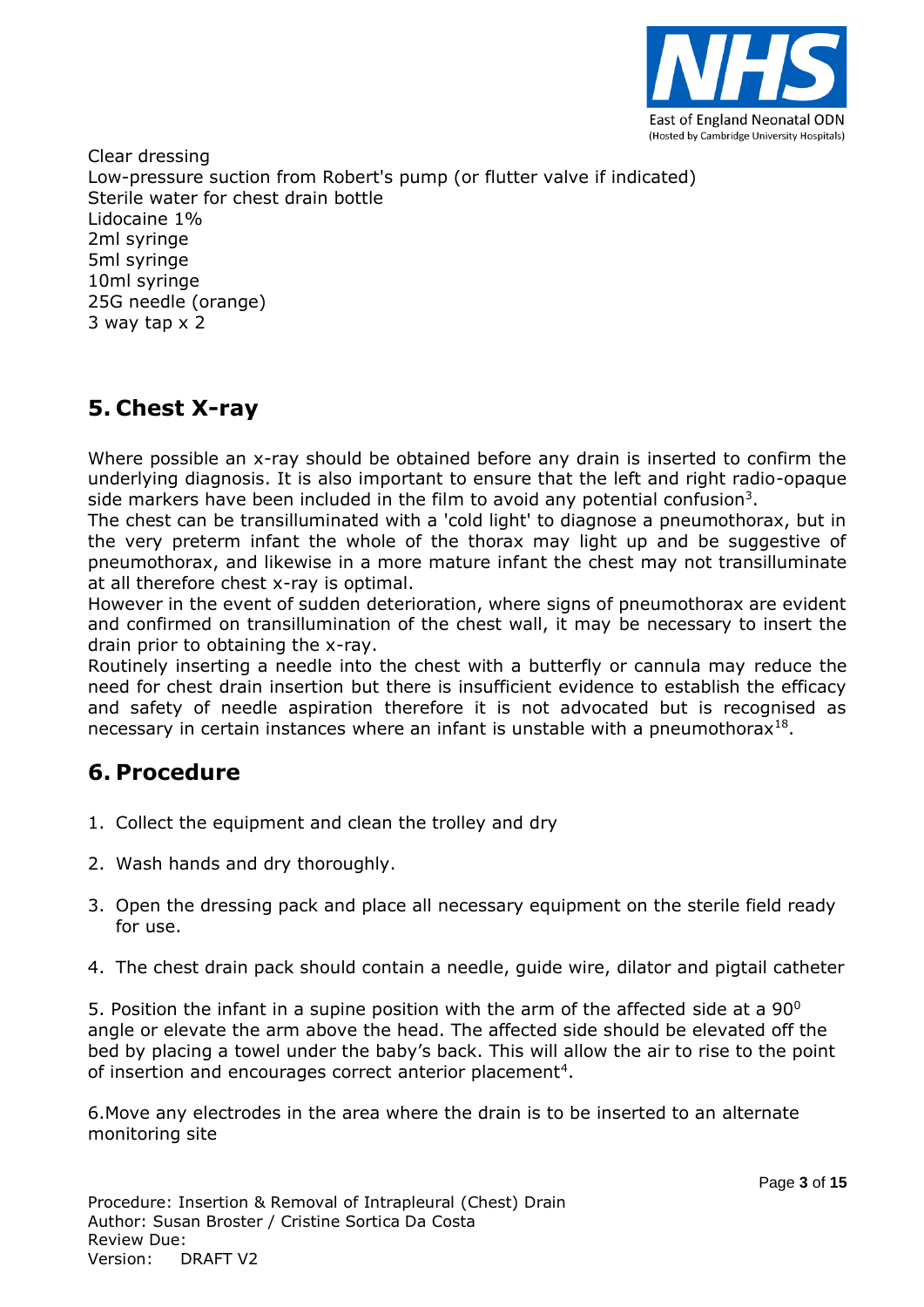

7. If the infant is ventilated a bolus dose of morphine should be given (50-100mcg/kg). If the infant is not ventilated then consideration should be given to appropriate analgesia for the infant or oral sucrose.

8. Wash hands and dry thoroughly.

9. Put on a sterile gown and gloves (Aseptic principles should be applied to technique).

10. Clean the pre-selected area with product according to local policy, allow drying. Ensure that there is no pooling of cleaning product under the infant<sup>5</sup>.



11. Apply sterile drapes ensuring that the infant's colour can be observed.

12. Locate the essential landmarks<sup>2</sup>

- $\bullet$  4<sup>th</sup> or 5<sup>th</sup> intercostal space in the anterior axillary line
- Approximately 1-2 cm lateral to an 0.5-1 cm below the nipple



13 If the infant's condition and time allows local anaesthetic should be infiltrated a few minutes before the procedure to have full effect. Infiltrate the area around the anterior axillary line with Lidocaine 1% - 0.3ml/kg provides local anaesthesia in 1-2 minutes. Always draw back on the syringe prior to infiltration to establish that a blood vessel has not been penetrated, to avoid insertion of local anaesthetic into a blood vessel. Start to infiltrate superficially and work down to the intercostal muscle and on into the parietal pleura.

14.It is helpful to measure the depth of the needle used to give local anaesthetic from skin to pleural cavity as this indicates the depth to insert the chest drain needle.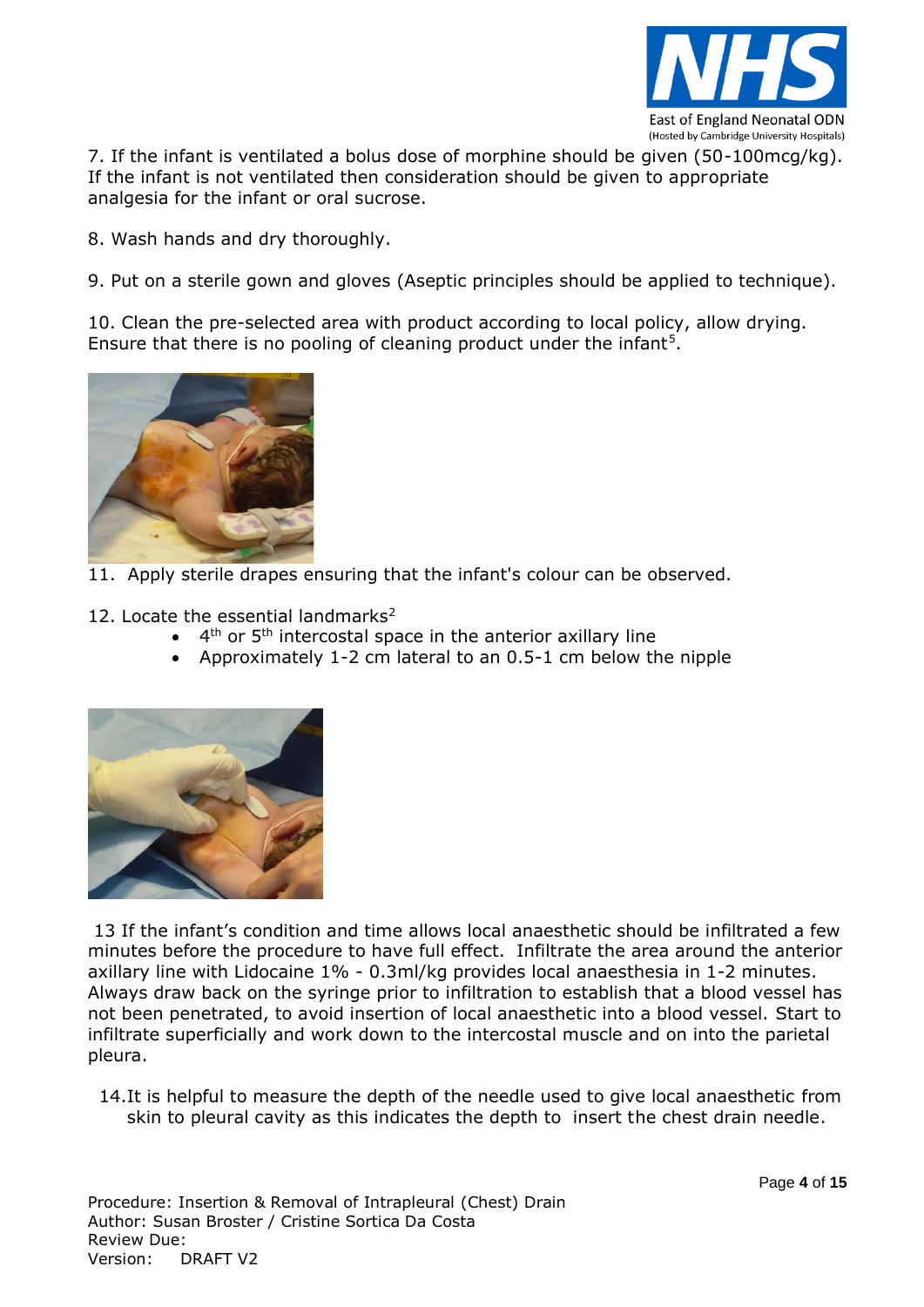

- The chest drain should ideally be placed in the anterior axillary line to mid axillary line through the 4<sup>th</sup> or 5<sup>th</sup> intercostal space<sup>6</sup>.
- The mid-clavicular line should be avoided especially in female infants<sup>6</sup>.
- The drain should be inserted over the superior aspect of the rib, so as to avoid the nerve and intercostal artery and vein, which lie just beneath the rib.
- For draining a pleural effusion the chest drain may need to be inserted in the mid or posterior axillary line as fluid gravitates towards the lower dependent areas.

15. Attach a syringe and 3 way tap to the needle in the chest drain pack

16. Insert the needle at an angle of 90 degrees to the chest wall, slowing and gently, whilst aspirating on the syringe to the required depth. Be careful not to insert deeply, especially if pneumothorax is on the left. At the point air enters the syringe the needle is in the chest wall cavity. This should correspond to the measurement made at the time of infiltrating with Lidocaine.



17.Holding the needle firmly against the skin to prevent further movement remove the 3 way tap and the syringe and insert the guide wire into the needle and advance the wire until the mark on the guide wire is just visible above the needle. There should be little resistance.



- 18.Remove the needle
- 19.Insert the dilator over the guide wire and using a rolling action advance this through the skin. Should this be problematic a small incision can be made next to the dilator to allow it to advance into the chest wall.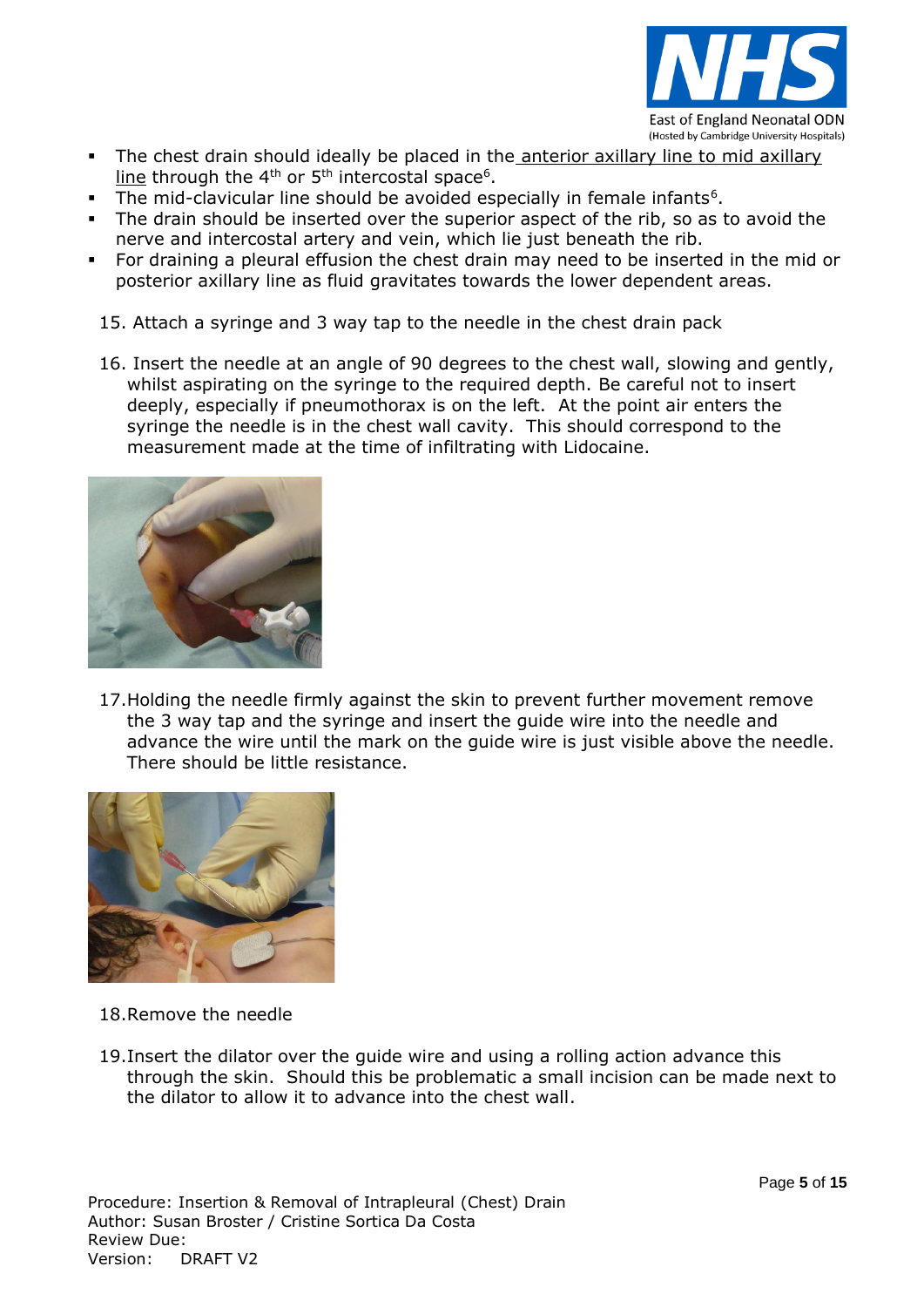



20.Remove the dilator and insert the pigtail catheter over the guide wire through the dilated track into the chest cavity until at least the  $1<sup>st</sup>$  black mark on the chest drain has entered the chest



- 21.Once the drain is inserted the guide wire can be removed
- 22.Once in the pleural space it is possible to direct the catheter anteriorly toward the midline to ensure drainage of the pneumothorax. This will ensure anterior placement of the tube and provide more effective drainage of the pneumothorax, which will accumulate in the anterior aspect of the thorax in an infant lying in a supine position.
- 23. If the drain is to be inserted for a haemothorax or chylothorax, the angle at which it is to be inserted should be lower to allow for efficient collection of the fluid, directed downward and posteriorly and the flow through the drain should be checked before suturing.
- 24.Prepare the underwater drain by filling the bottle with sterile water to the required level and placing in an upright position where it can easily be seen.
- 25.Attach the chest drain to the underwater drain tubing securely using the blue adaptor provided. The end of the underwater drain tubing may require cutting to fit the adaptor. (If the infant is for transfer to another hospital attach the drain to a flutter valve using the blue adaptor)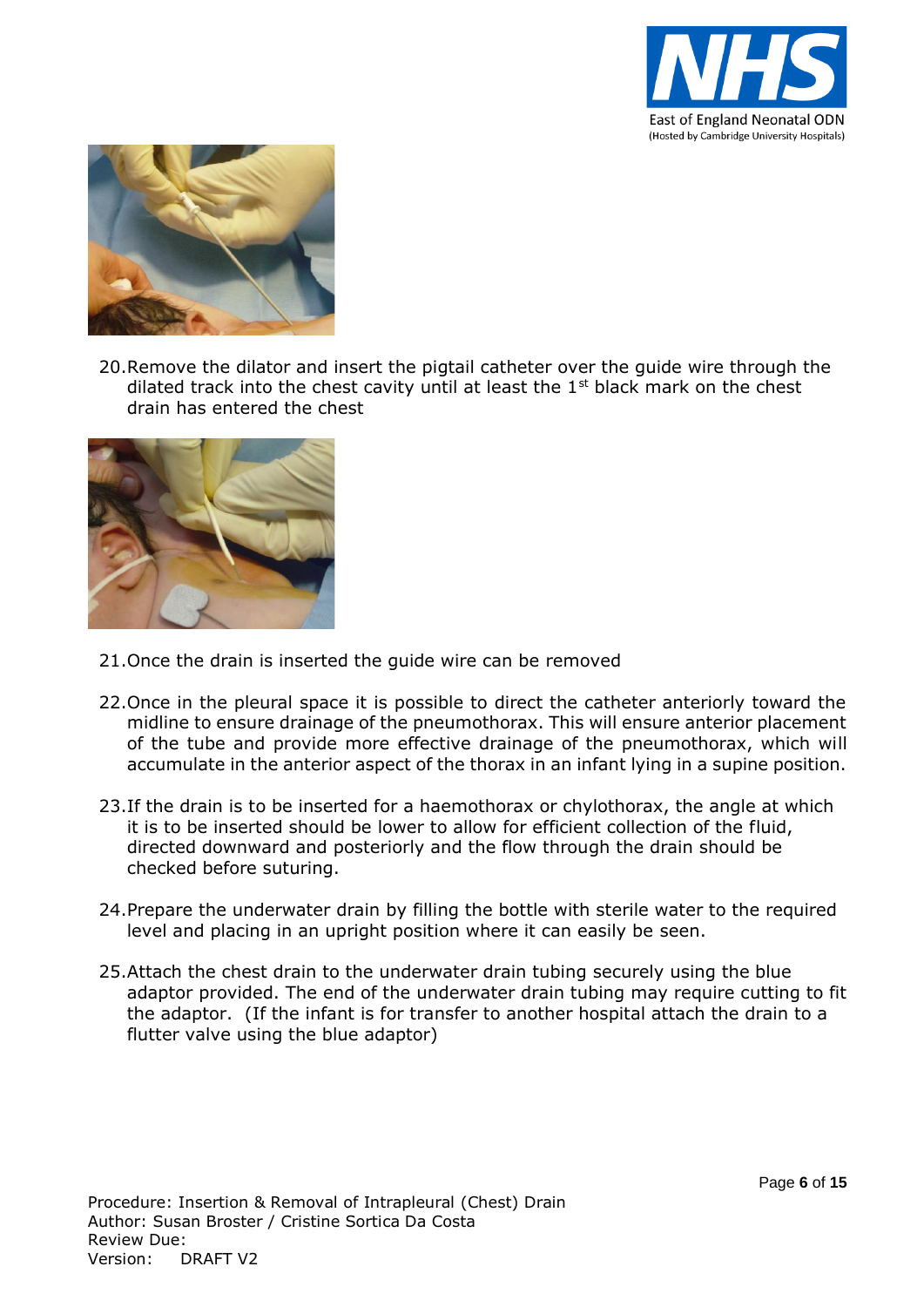



- 26.In the case of a pneumothorax ensure that the underwater drain bubbles or that there is a swing in the water level. If this does not happen the drain will need to be re-positioned prior to suturing.
- 27.If there has been a significant escape of air into the drain there may be noticeable improvements to the oxygen saturation and transcutaneous carbon dioxide levels  $(TcCO<sub>2</sub>)$ , therefore adjustments may be required to ventilation and FiO<sub>2</sub> levels. Too rapid a release of air may have a deleterious effect on the infant causing a rise in the mean BP and cerebral blood velocity to undesirable levels<sup>9</sup>.
- 28. The drain is pig-tailed and does not routinely require stitching in place; it can be held in place with steristrips and a 'Tegaderm' dressing against the chest wall.
- 29. The tubing of the underwater drain should be secured to the bedding with a pair of artery forceps to further stabilize the drain.
- 30. If suction is indicated, attach the underwater drain to the Roberts' pump with the suction pressure set to -50mmHg (-5cmH<sub>2</sub>O). This low negative pressure will assist drawing the remaining air from the chest cavity as long as the tube remains clear of fluid.
- 31.Ensure that the infant is left in a comfortable supported position for on-going care.
- 32.Clear away all equipment and dispose of sharps safely.
- 33.Obtain a chest x-ray to confirm:
	- The chest drain position
	- Check that free air has been released
	- That the perforations of the drain are within the pleural space
	- That the tip of the tube does not pass the midline<sup>8</sup>
- 34.The infant may need to be prescribed on-going analgesic support.
- 35.Record the procedure in the medical notes including:
	- Date and time of insertion
	- Indications for the procedure
	- Blood loss if any
	- Type and size of chest drain used
	- Confirmation of chest drain position on x-ray

Procedure: Insertion & Removal of Intrapleural (Chest) Drain Author: Susan Broster / Cristine Sortica Da Costa Review Due: Version: DRAFT V2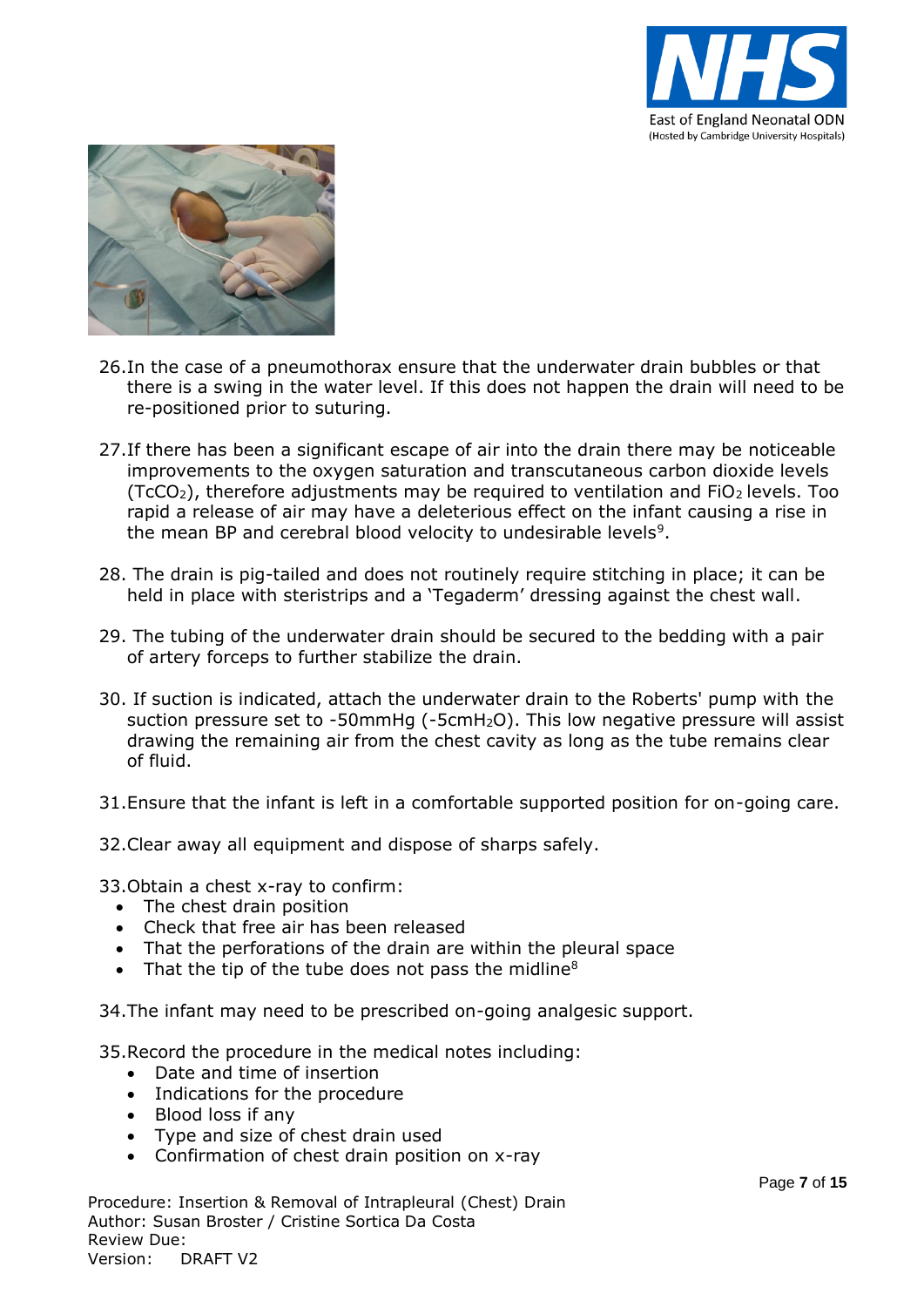

- Effect of procedure on the infant
- Explanation of the procedure is given to parents if not previously given
- Signature, printed name and designation.

33. Ensure that if not informed before, the parents are updated about the need for the chest drain and its function explained.

### **7. Potential Complications**

- Bleeding from damaged intercostal, mammary, pulmonary or axillary vessels<sup>3</sup>
- **Intercostal nerve damage**<sup>4</sup>
- Phrenic nerve damage leading to eventration of the diaphragm $11,12,13$
- Thoracic duct injury- where the drain is in the mediastinum<sup>7</sup>
- Puncture of the spleen, liver or heart<sup>7</sup>
- Lung damage bronchopleural fistula<sup>7</sup>
- $\blacksquare$  Oesophageal perforation<sup>14</sup>
- Cardiac tamponade<sup>15</sup>
- **Loss of consciousness** if fluid is removed too quickly<sup>7</sup>
- Secondary infection<sup>4</sup>
- Constant bubbling may indicate a leak in the system, a dislodged chest drain, a leaking connection or a bronchopleural fistula.

# **8. Care of an Infant with a Chest Drain**

- 1. Observe the infant's physiological signs hourly and report any changes to the medical team. Monitor chest movement and ensure air entry remains equal.
- 2. Analgesia should be given as prescribed and pain assessments undertaken to ensure that the infant remains comfortable.
- 3. Ensure that the chest drain bottle is kept below the level of the infant at all times to prevent flow back of fluid/blood into the pleural cavity.
- 4. Observe the drain for bubbling and record hourly on the ITU chart. There shouldn't be any looping of the tubing as fluid contained within the loop may cause an airlock.
- 5. If the infant has a chest drain in post thoracic surgery the drain may **not** need to be on suction – in this case a 'swing' may be observed as inspiration takes place. The swinging will stop once the lung has fully expanded or when the tube becomes blocked.
- 6. Ensure that the Low Pressure suction device (Robert's pump) is working effectively and that the desired negative pressure is maintained (-5cmH<sub>2</sub>O).
- 7. Ensure that there is a clamp in or near the incubator at all times in case of disconnection. The junction of the drain and drainage tubing should be checked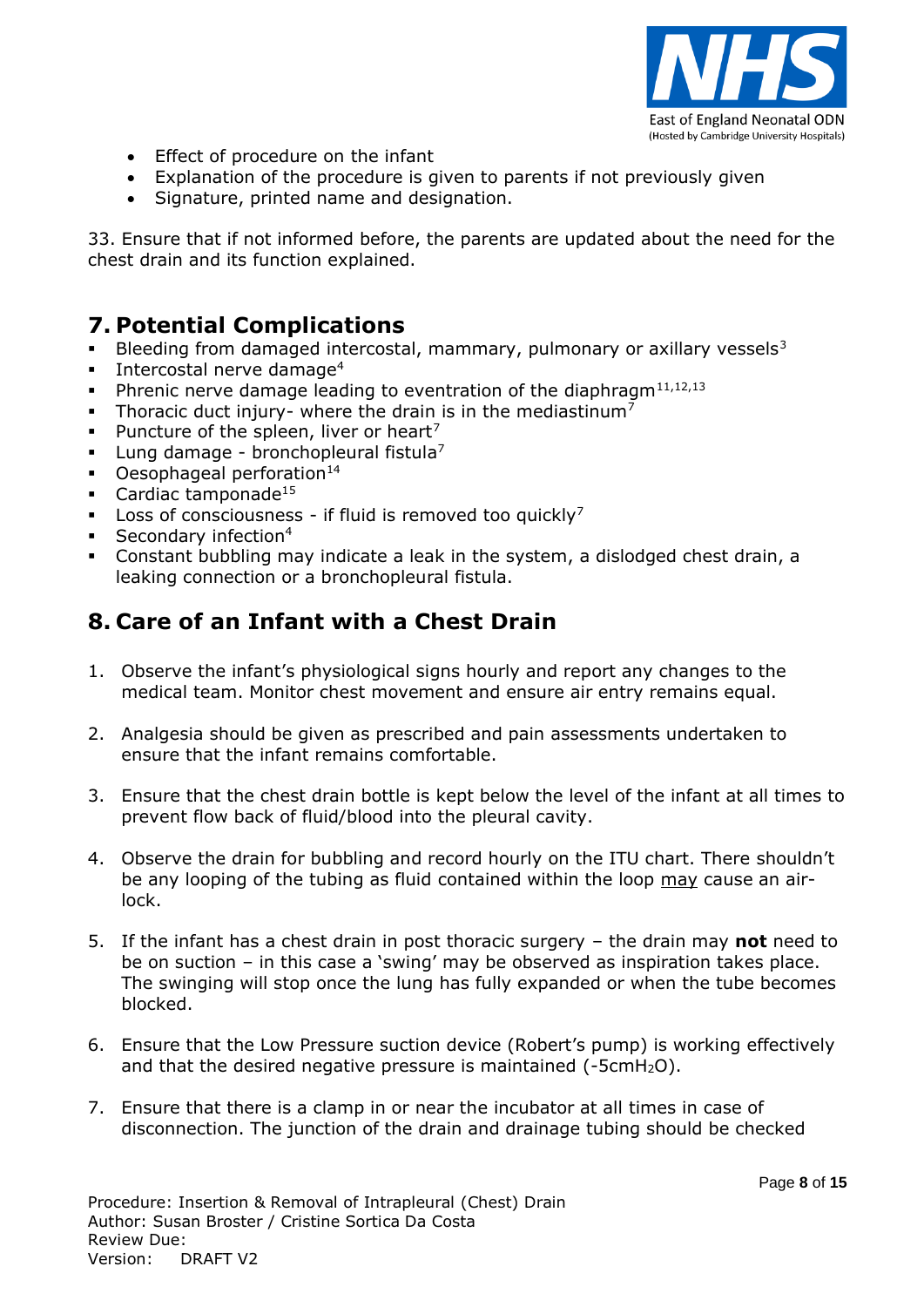

regularly for a tight seal. If disconnection occurs seek medical assistance immediately.

- 8. The tube should not be clamped except while drainage bottle are changed or while the infant is being moved into the transport incubator and the drainage bottle changed for a flutter valve – but the clamps should be removed as soon as it is safe to do so.
- 9. Assess and document the colour and amount of any drainage. Record the amount in bottle on changing.
- 10. Changing the bottle is an aseptic non-touch procedure. Only fill the bottle to the level indicated – this will enable any drainage to be clearly seen.
- 11. If the infant requires moving i.e. during cares or repositioning there should be two people in attendance – to ensure that there is no pulling on the chest drain or dislodgement.
- 12. The infant should not be taken out of the incubator for a cuddle while the chest drain remains in situ.
- 13. If the dressing becomes soiled it should be changed. If the wound looks infected a swab should be taken for MC&S.
- 14. Keep the parents of the infant aware of their current condition and give them further information as needed about the function of the chest drain and why their infant requires it.

# **Procedure for the Removal of an Intrapleural (Chest) Drain**

#### **1. Aim**

The aim is to remove the chest drain in a safe manner and prevent re-accumulation of air into the pleural space.

### **2. Indications**

- **Pheumothorax resolved on x-ray**
- Chest drain underwater seal has no bubble or swing for >24 hours
- No further drainage of fluid for >24 hours
- Removal of surgical drain on consultant instruction

# **3. Equipment**

Sterile dressing pack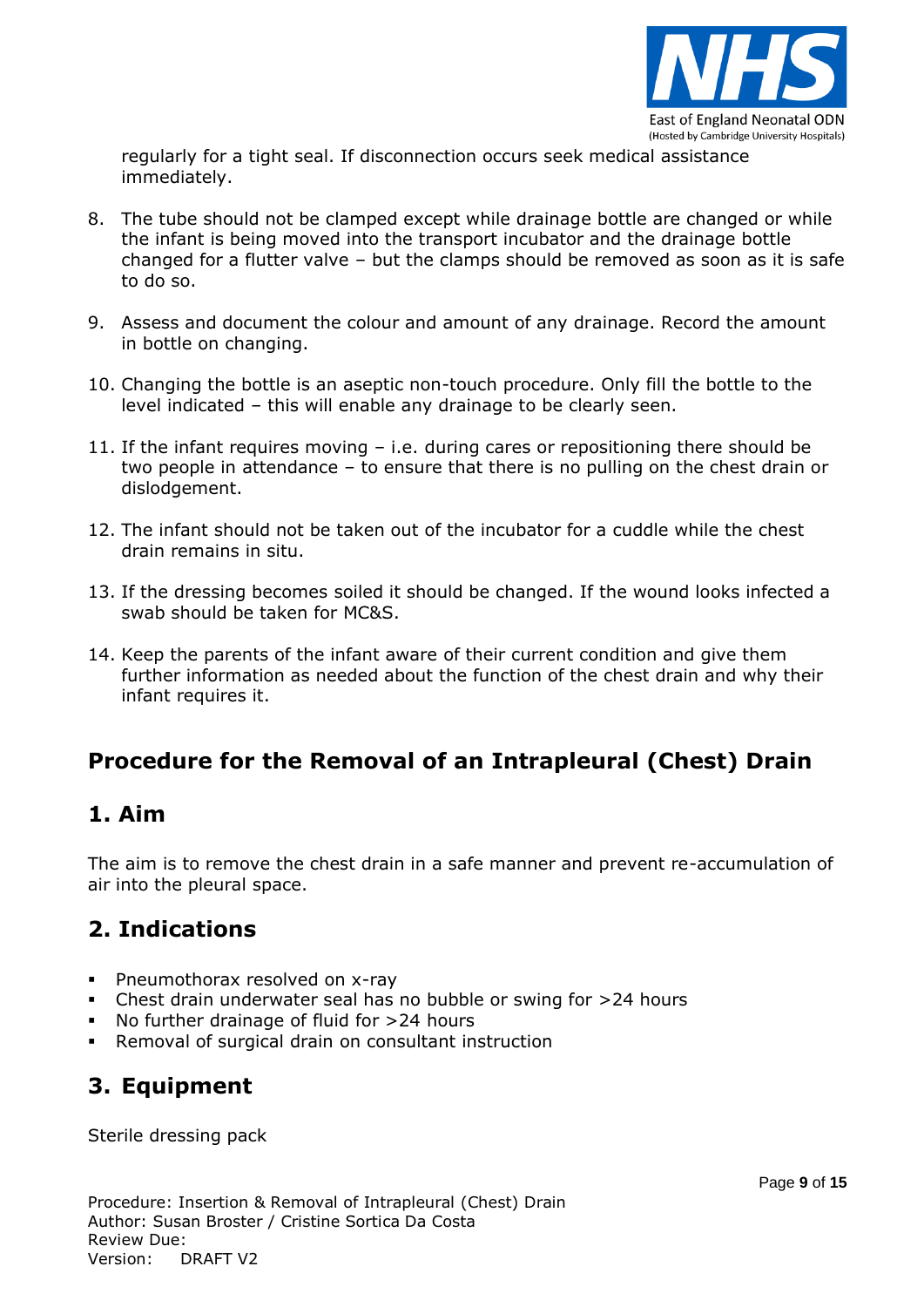

Sterile gloves Skin cleaning product according to local policy Sterile water (cleaning the skin) Universal container Sterile scissors **Steristrips** IV 3000/Tegaderm

#### **4. Procedure**

- 1. Wash hands and dry thoroughly.
- 2. Collect equipment and clean the trolley.
- 3. Open the dressing pack and place all necessary equipment on the sterile field ready for use.
- 4. Position the infant in a supine position with the arm raised to allow easy access to the drain.
- 5. Consider analgesia.
- 6. Loosen the dressing around the drain.
- 7. Wash hands and dry thoroughly.
- 8. Put on sterile gloves (Aseptic principles should be applied to technique).
- 9. Remove the old dressing and steristrips
- 10.Slowly withdraw the chest drain, covering the entry site with sterile gauze as the drain is removed.
- 11.Place the drain tip onto the sterile field.
- 12.Place tegaderm over the incision to form a seal.
- 13.The tip of the drain should be put into the universal container and cut off with the sterile scissors. If sepsis is suspected the tip is then sent for MC&S to microbiology and treatment commenced.
- 14.Clear away all equipment ensuring that sharps are disposed of in a safe manner.
- 15.The infant should be closely observed for any signs of re-accumulation or clinical deterioration.
- 16.Arrange for a chest x-ray if there is any deterioration or if there is a specific request for an x-ray by the senior medical team<sup>16,17</sup>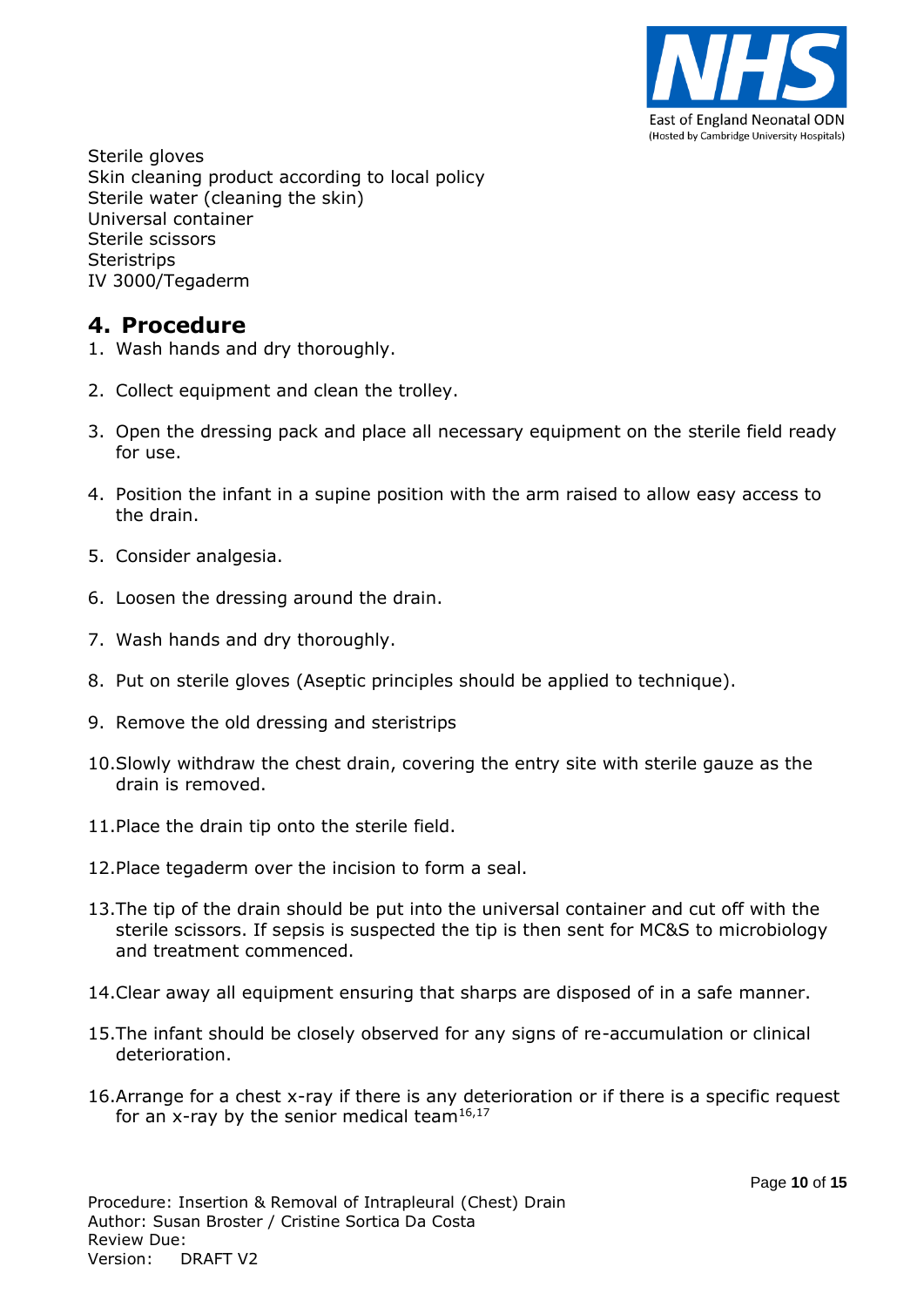

17.Record the procedure in the medical notes including:

- Date and time
- **Procedure undertaken**
- **Blood loss if any**
- **Effect on the baby**
- Result of  $x$ -ray if taken
- Signature, printed name and designation

#### **Insertion of ICC with trocar:**

The insertion of ICC with trocar should only be an option in cases of significant pleural effusion or when local staff is not confident/experienced with the insertion of pigtail chest drains.

Procedure:

Size 10-12F is used in babies >1500g Size 8-10F in those <1500g.

Remove the trocar from the catheter and clamp the proximal end with an artery forceps. Before placing the sterile drapes, superimpose the ICC over its projected course (i.e. medially and towards the apex of the lung) to estimate how far the ICC needs to be inserted.

Using a small (number 11) scalpel blade make a 0.5cm incision through the skin and subcutaneous tissue.

Using straight mosquito forceps to bluntly dissect away the subcutaneous tissue and intercostal muscles, the parietal pleura is reached. Open the parietal pleura by blunt dissection. At this point the hiss of air escaping the pleural space may be heard.

Grasp the distal end of the ICC with curved artery forceps. Advance the ICC into the pleural space directing the tip anteriorly as well as superomedially (for a pneumothorax) or posteriorly (for pleural effusions).

Connect the ICC to a sealed underwater suction apparatus, remove the proximal clamp on the ICC, and note whether the fluid is swinging and/or bubbling.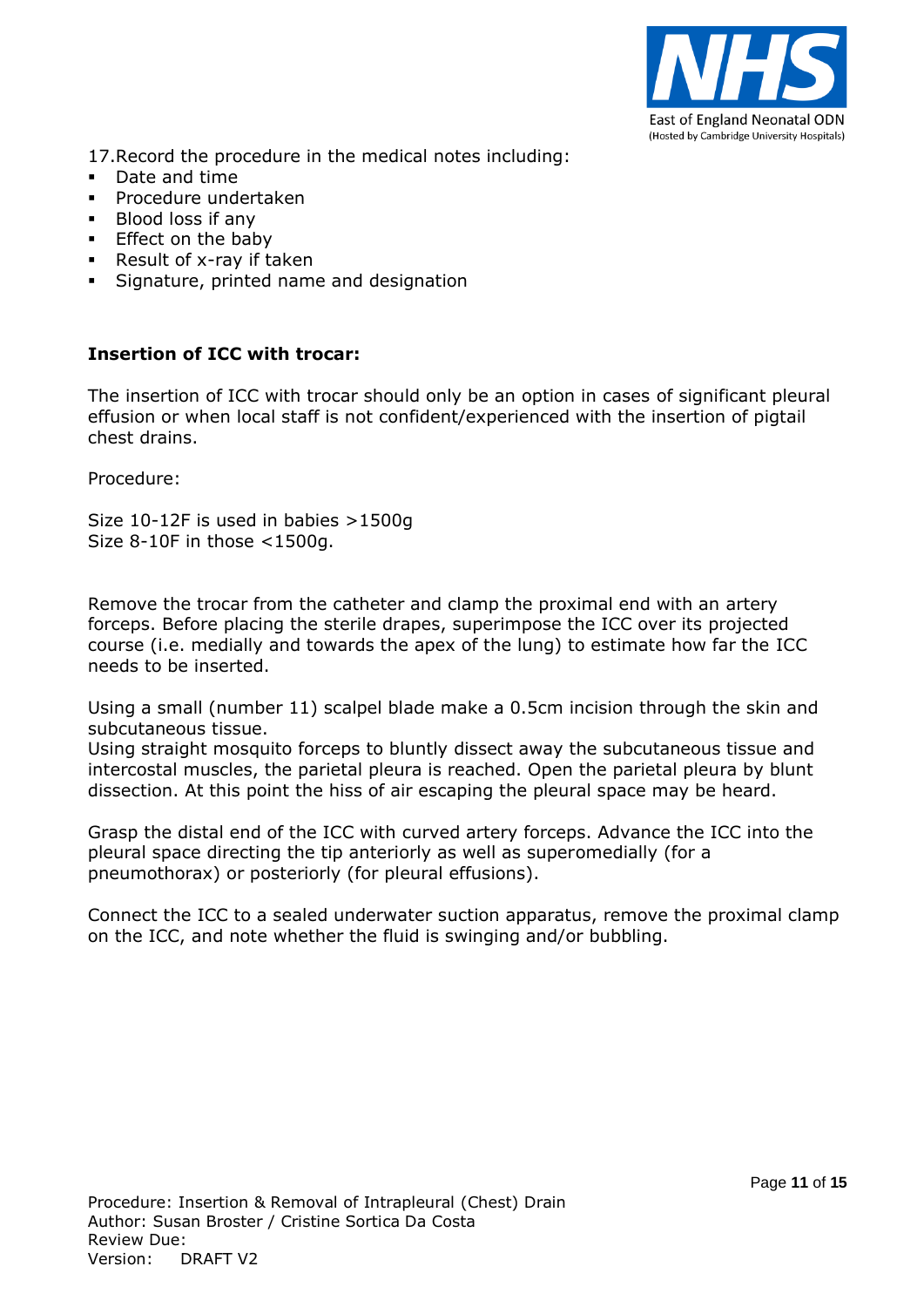

### **References**

- 1. NPSA (2008) Rapid Response Report: Risks of chest drain insertion. NPSA/2008/RRR003. [IV]
- 2. MA, Eichelberger MR. (1993) Thoracostomy tubes. In: Fletcher MA, McDonald MG. *Atlas of Procedures in Neonatology.* JB Lippincott. Philadelphia. [IV]
- 3. Finnbogason T, Bremmer S, Ringertz H. (2002) Side markings of the neonatal chest x-ray: two legal cases of pneumothorax side mix up. *European Radiology.*April;12(4):938-41. [III]
- 4. Gomella TL. (1994) Procedures. In:Gomella TL, Cunningham MD, Eyal FG. Neonatology 3rd Ed. Prentice-Hall International. London. [IV]
- 5. Department of Health (2001) The *EPIC* Project: Developing national evidence-based guidelines for preventing healthcare associated infections. *Journal of Hospital Infection.* 47(supplement):S3-S4 (6-34). [IV]
- 6. Rainer C, Gardetto A, Frühwith M, Trawöger R, Meirer R, Fritsch H, Piza-Katzer H. (2003) Breast deformity in adolescence as a result of pneumothorax drainage during neonatal intensive care. *Pediatrics.*January;111(1):80-86. [III]
- 7. Harling E. (2000) Diagnostic and therapeutic procedures. In: Boxwell G. *Neonatal Intensive Care Nursing.* Routledge. London. [IV]
- 8. Davies MW, Dunster KR. (2003) Inserion distance of neonatal intercostal catheters using a 10 French Argyle® trocar thoracic catheter. *Critical Care and Resuscitation.*5:103-105. [III]
- 9. Batton DG, Hellmann J, Nardis EE. (1984) Effect of pneumothorax induced systemic blood pressure alterations on the cerebral circulation of newborn dogs. *Pediatrics.*  74:350. [IIb]
- 10. Cartlidge PH, Fox PE, Rutter N. (1990) The scars of newborn intensive care. *Early Human Development.*January;21(1):1-10. [III]
- 11. Kirpalani H, Mernagh J, Gill G. (1999) *Imaging of the Newborn Baby.* Churchill Livingstone. Edinburgh. [IV]
- 12. Williams O, Greenough A, Mustfa N, Haugen S, Rafferty GR.(2003) Extubation failure due to phrenic nerve injury. *Archives of Disease in Childhood Fetal and Neonatal Edition.*88:F72-F73. [III]
- 13. Arya H, Williams J, Ponsford SN, Bissenden JG. (1991) Neonatal diaphragmatic paralysis caused by chest drains. *Archives of Disease in Childhood* April;66(4 Spec No):441-2. [III]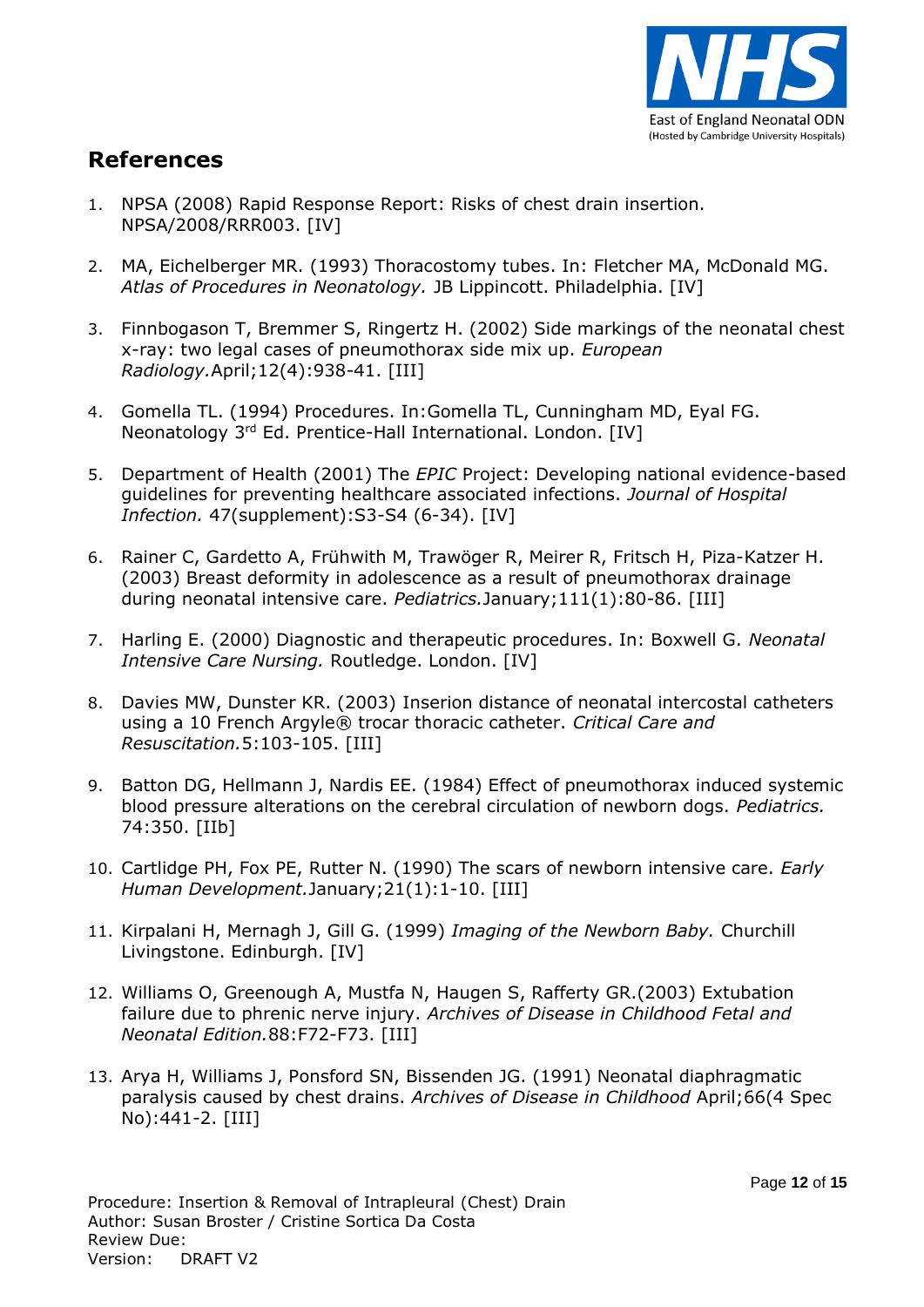

- 14. Cairns PA, McClure BG, Halliday HL, McReid M.(1999) Unusual site for oesophageal perforation in an extremely low birth weight infant. *European Journal of Pediatrics.*  February;158(2):152-3. [III]
- 15. Quak JM, Szatmari A, van den Anker JN. (1993) Cardiac tamponade in a preterm neonate secondary to a chest drain. *Acta Paediatrica.*. May;82(5):490-1. [III]
- 16. Pacharn P, Heller DN, Kammen BF, Bryce TJ, Reddy MV, Bailey RA, Brasch RC. (2002) Are chest radiographs necessary following thoracostomy tube removal? *Pediatric Radiology.* February;32(2):138-42. [III]
- 17. Van den Boom J; Battin M.(2007) Chest radiographs after removal of chest drains in neonates: clinical benefit or common practice? *Archives Dis in Child Fetal & Neo Ed.* 2007 Jan;92(1):46-8.
- 18. Bruschettini, M., Romantsik, O., Zappettini, S., O'Donnell, C. and Calevo, M., (2019). Needle aspiration versus intercostal tube drainage for pneumothorax in the newborn. *Cochrane Database of Systematic Reviews*, Available at: http://cel.webofknowledge.com/full\_record.do?product=CEL&search\_mode=CitingA rticles&qid=1&SID=F6ydWilEUcW3TswfhFc&pReturnLink=&pSrcDesc=&page=1&UT =WOS:000437219600015&doc=5 (Accessed 25/10/21)

**All Rights Reserved. The East of England Neonatal ODN withholds all rights to the maximum extent allowable under law. Any unauthorised broadcasting, public performance, copying or re-recording will constitute infringement of copyright. Any reproduction must be authorised and consulted with by the holding organisation (East of England Neonatal ODN).**

**The organisation is open to share the document for supporting or reference purposes but appropriate authorisation and discussion must take place to ensure any clinical risk is mitigated. The document must not incur alteration that may pose patients at potential risk. The East of England Neonatal ODN accepts no legal responsibility against any unlawful reproduction. The document only applies to the East of England region with due process followed in agreeing the content.**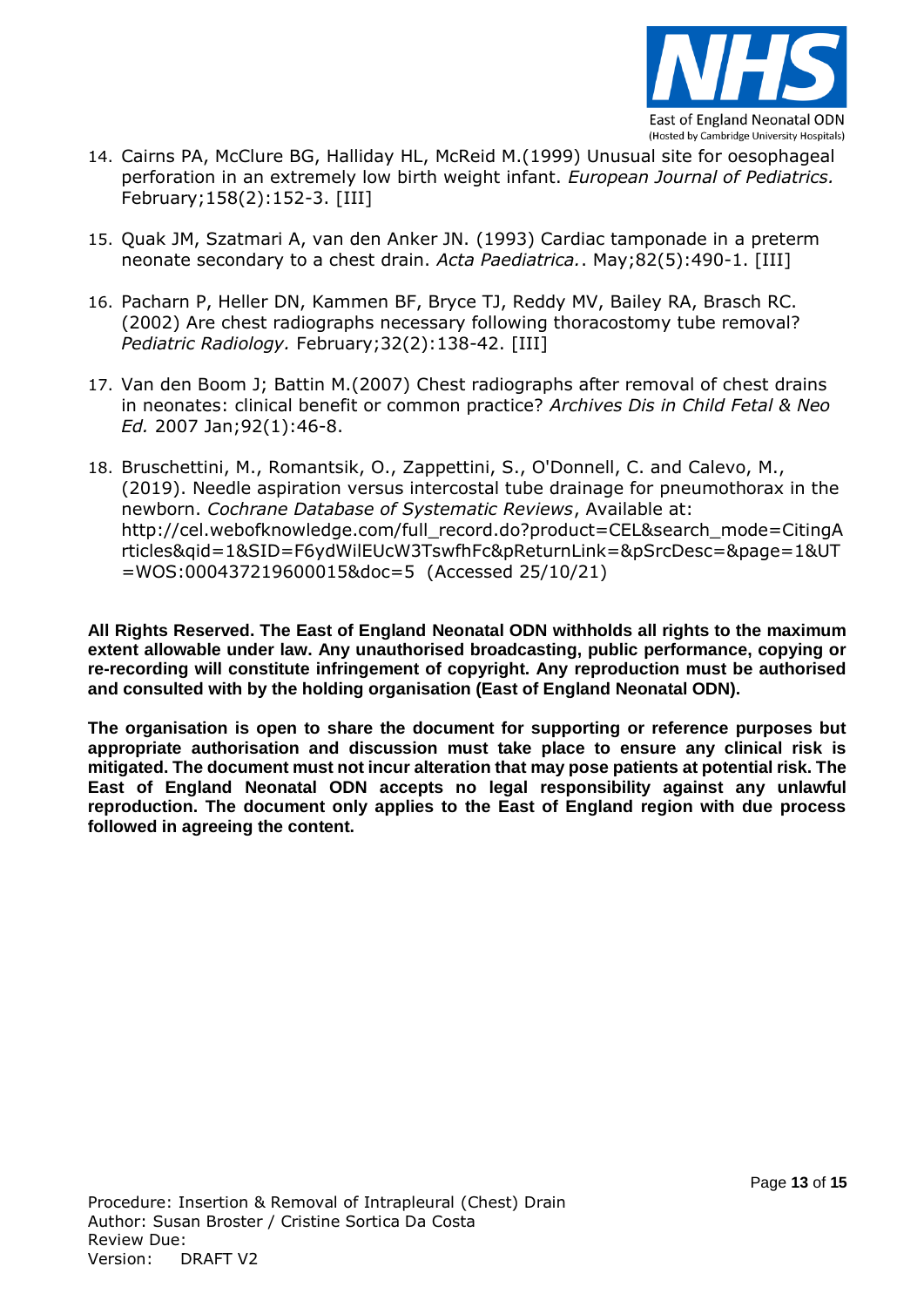

# **Exceptional Circumstances Form**

Form to be completed in the **exceptional** circumstances that the Trust is not able to follow ODN approved guidelines.

| Details of person completing the form:                           |                                                 |  |  |  |
|------------------------------------------------------------------|-------------------------------------------------|--|--|--|
| Title:                                                           | Organisation:                                   |  |  |  |
|                                                                  |                                                 |  |  |  |
| First name:                                                      | Email contact address:                          |  |  |  |
|                                                                  |                                                 |  |  |  |
| Surname:                                                         | Telephone contact number:                       |  |  |  |
|                                                                  |                                                 |  |  |  |
| Title of document to be excepted from:                           |                                                 |  |  |  |
|                                                                  |                                                 |  |  |  |
|                                                                  |                                                 |  |  |  |
| Rationale why Trust is unable to adhere to the document:         |                                                 |  |  |  |
|                                                                  |                                                 |  |  |  |
|                                                                  |                                                 |  |  |  |
|                                                                  |                                                 |  |  |  |
|                                                                  |                                                 |  |  |  |
|                                                                  |                                                 |  |  |  |
|                                                                  |                                                 |  |  |  |
|                                                                  |                                                 |  |  |  |
| Signature of speciality Clinical Lead:                           | Signature of Trust Nursing / Medical Director:  |  |  |  |
|                                                                  |                                                 |  |  |  |
|                                                                  |                                                 |  |  |  |
| Date:<br>Hard Copy Received by ODN (date                         | Date:<br>Date acknowledgement receipt sent out: |  |  |  |
| and sign):                                                       |                                                 |  |  |  |
|                                                                  |                                                 |  |  |  |
| Please email form to:                                            | mandybaker6@nhs.net requesting receipt.         |  |  |  |
| Send hard signed copy to: Mandy Baker                            | <b>EOE ODN Executive Administrator</b>          |  |  |  |
| <b>Box 93</b>                                                    |                                                 |  |  |  |
|                                                                  | <b>Cambridge University Hospital</b>            |  |  |  |
| <b>Hills Road</b>                                                | Cambridge CB2 0QQ                               |  |  |  |
|                                                                  | Page 14 of 15                                   |  |  |  |
| Procedure: Insertion & Removal of Intrapleural (Chest) Drain     |                                                 |  |  |  |
| Author: Susan Broster / Cristine Sortica Da Costa<br>Review Due: |                                                 |  |  |  |